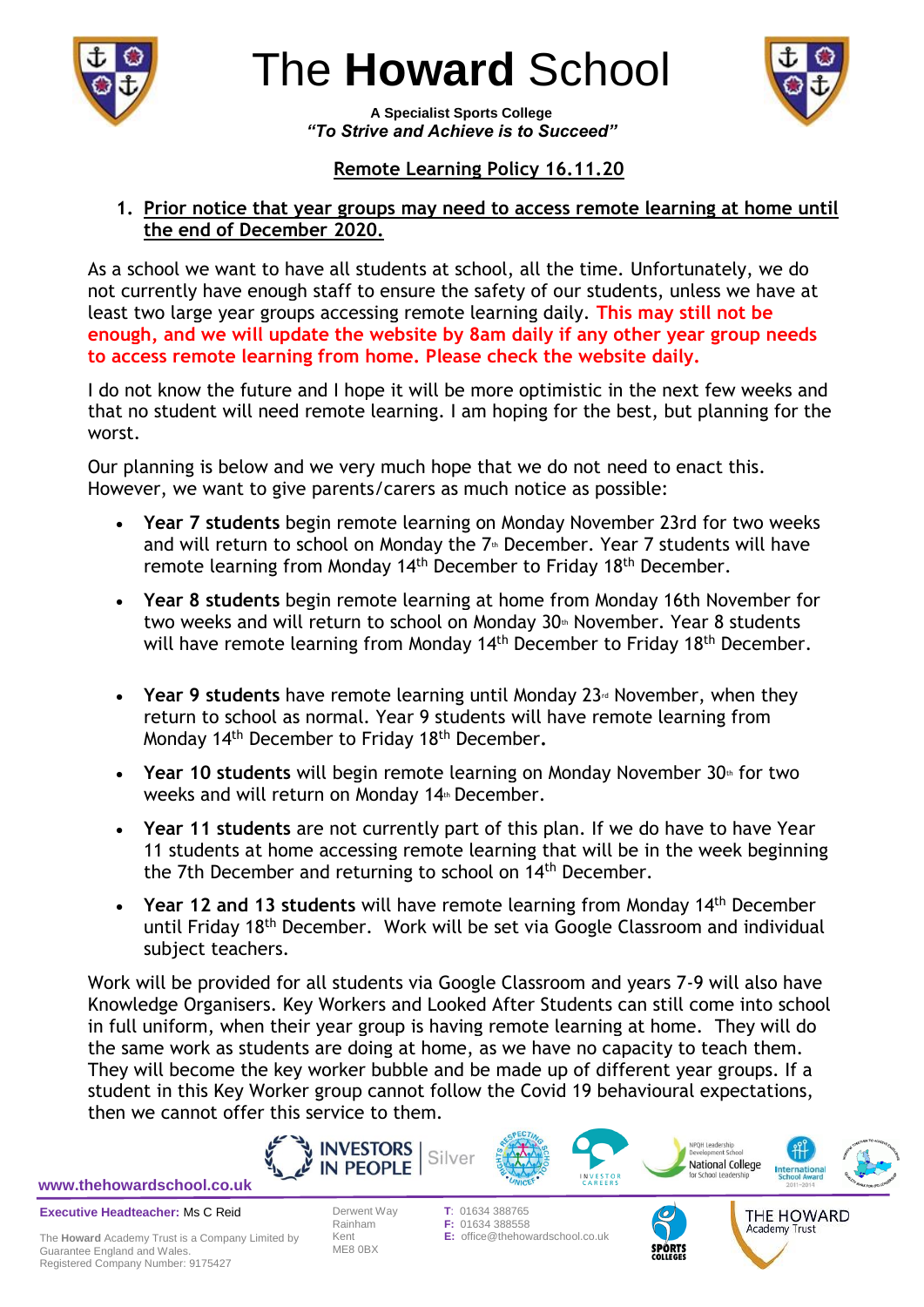Students from years 7-9 will have a full colour copy of their Knowledge Organiser and study skills templates to take home with them. The information in the Knowledge Organiser is the key information they need to learn to pass their exams and to access the next stage of their education. The new 'clock' study skills sheets are one way to try to retrieve and learn each subject's key information. The students have had guidance on how to use the study skills templates; to date Quizzes and Clocks.

|                | <b>Scenario for students</b>                                                                                                                                                                                                                       | <b>Provision by The Howard School</b>                                                                                                                                                                                                                                                                                                                                                                                                           |
|----------------|----------------------------------------------------------------------------------------------------------------------------------------------------------------------------------------------------------------------------------------------------|-------------------------------------------------------------------------------------------------------------------------------------------------------------------------------------------------------------------------------------------------------------------------------------------------------------------------------------------------------------------------------------------------------------------------------------------------|
| 1              | A student is self-isolating for 2 weeks                                                                                                                                                                                                            | Work posted in Google<br>a.<br>Classroom (GC)<br>Yr7-9 Knowledge Organiser<br>b.<br>retrieval practice & revision<br>Yr10-13 additional learning<br>$\mathsf{C}$ .<br>platform eg Seneca, Mathswatch<br>Subject Reading List available<br>d.<br>on the school website.                                                                                                                                                                          |
| $\overline{2}$ | Class(es) are self-isolating for 2 weeks                                                                                                                                                                                                           |                                                                                                                                                                                                                                                                                                                                                                                                                                                 |
| 3              | Staff absence results in a year group or more<br>learning at home for one/two weeks or for days in<br>that week. Teachers in school are used to cover<br>absent colleagues, so ensuring that the school stays<br>open to the majority of students. |                                                                                                                                                                                                                                                                                                                                                                                                                                                 |
| 4              | A whole year group is self-isolating for 2 weeks and<br>teachers are not used to cover for absent<br>colleagues, therefore they are able to deliver live<br>lessons.                                                                               | Lessons are taught live / pre-<br>a.<br>recorded as per the school timetable<br>using Google Classroom.<br>b.<br>Yr7-9 Knowledge Organiser<br>retrieval practice & revision<br>Yr10-13 additional learning<br>$\mathsf{C}$ .<br>platform eg Seneca, Mathswatch<br>Subject Reading List available<br>d.<br>on the school website.                                                                                                                |
| 5              | Tier 2 or 3 response (this is directed by the<br>government at this level): year groups attend<br>school on a rota. (1 week in school / 1 week at<br>home) longer than 2 weeks                                                                     | Normal in school teaching in<br>a.<br>week 1 which sets the work for the<br>students for their remote learning<br>week. This is posted in GC for week<br>2.<br>Work posted in GC for week 2<br>b.<br>(remote learning)<br>Yr7-9 Knowledge Organiser<br>C <sub>1</sub><br>retrieval practice & revision<br>d.<br>Yr10-13 additional learning<br>platform eg Seneca, Mathswatch<br>Subject Reading List available<br>e.<br>on the school website. |

#### **2. Remote Learning Policy and approach**